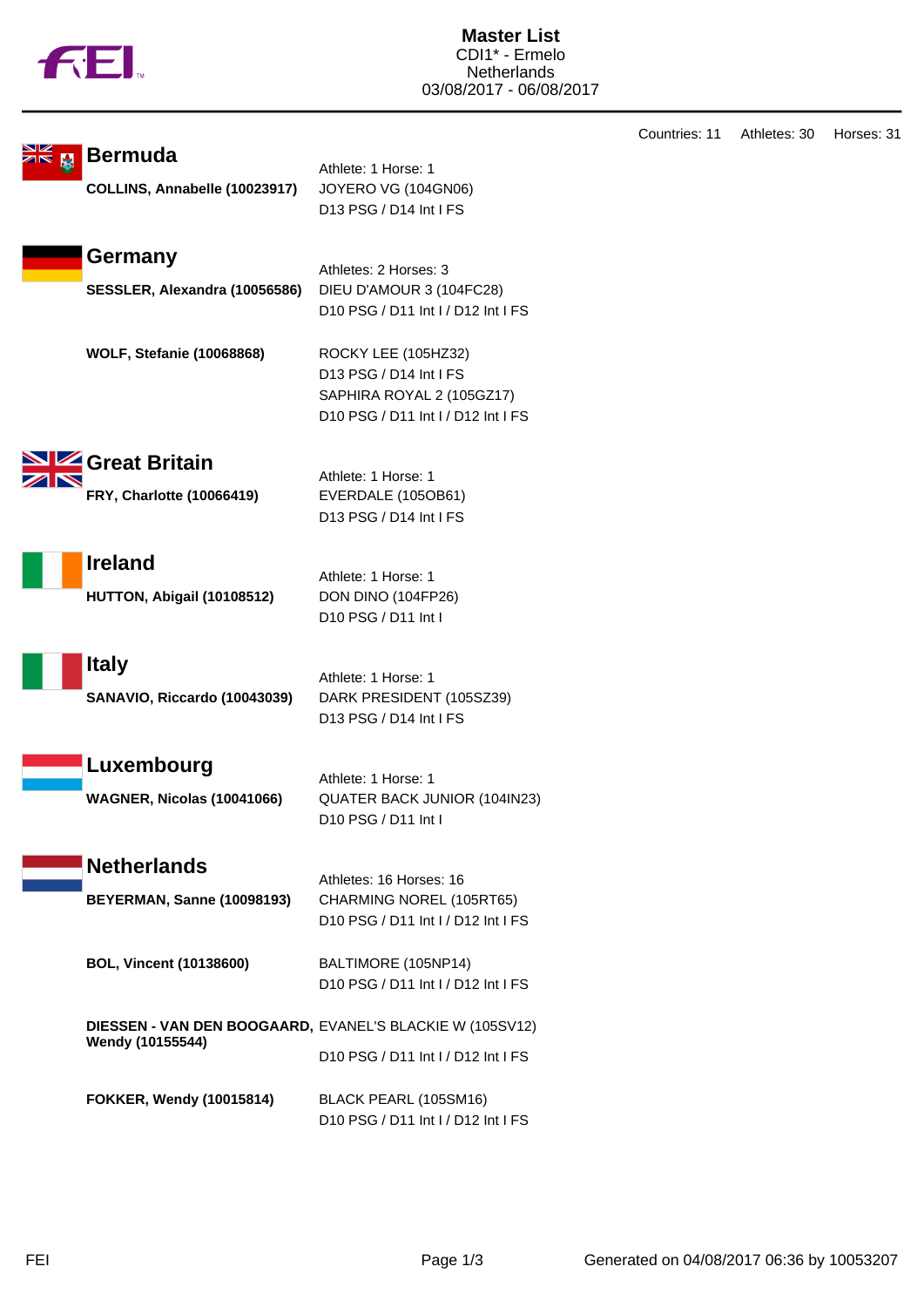

| <b>KOLIJN, Krista (10122507)</b>    | WISH (104WI79)<br>D10 PSG / D11 Int I / D12 Int I FS          |
|-------------------------------------|---------------------------------------------------------------|
| MAAS, Lynne (10060660)              | ELECTRA (105HI39)<br>D10 PSG / D11 Int I / D12 Int I FS       |
| NIJPJES, Chantal (10150100)         | CHECAVARA (105NT30)<br>D10 PSG / D11 Int I / D12 Int I FS     |
| NIJVELT, Karen (10000030)           | ELYSIAS (104VP36)<br>D10 PSG / D11 Int I / D12 Int I FS       |
| OVERDUIN, Jenneke (10136817)        | CANDREO (105BG39)<br>D10 PSG / D11 Int I / D12 Int I FS       |
| <b>SEKREVE, Jennifer (10060661)</b> | SAN SIRO (105SV08)<br>D10 PSG / D11 Int I / D12 Int I FS      |
| <b>VAN DER PUTTEN, Marieke</b>      | EMPORIO MB (105RN18)                                          |
| (10090004)                          | D10 PSG / D11 Int I / D12 Int I FS                            |
| <b>VAN HAAREN, Jose (10155922)</b>  | ATOMIC DANCE (105TE39)<br>D10 PSG / D11 Int I / D12 Int I FS  |
| <b>VAN LIEROP, Robin (10099122)</b> | FINJA (104XR44)<br>D10 PSG / D11 Int I / D12 Int I FS         |
| <b>VAN VLIET, Renate (10043910)</b> | VLOET VICTORY (104EG64)<br>D10 PSG / D11 Int I / D12 Int I FS |
| <b>VERHEIJ, Jaron (10155545)</b>    | DUTCH D-DAY (105SV16)<br>D10 PSG / D11 Int I / D12 Int I FS   |
| <b>WERNSEN, Wilma (10039106)</b>    | ESTUPENDO (104GG61)<br>D10 PSG / D11 Int I / D12 Int I FS     |
| <b>Norway</b>                       |                                                               |
| <b>ANDRESEN, Alexandra</b>          | Athletes: 2 Horses: 2<br>BELAMOUR (102RM48)                   |
| <b>Gamlemshaug (10068865)</b>       | D13 PSG / D14 Int I FS                                        |
| GULLI, Helena Liholt (10086932)     | TOBAJO PICEZ (NOR02328)<br>D13 PSG / D14 Int I FS             |
| Portugal                            |                                                               |
| <b>CAETANO, Maria (10019463)</b>    | Athlete: 1 Horse: 1<br>BISO DAS LEZIRIAS (105BD95)            |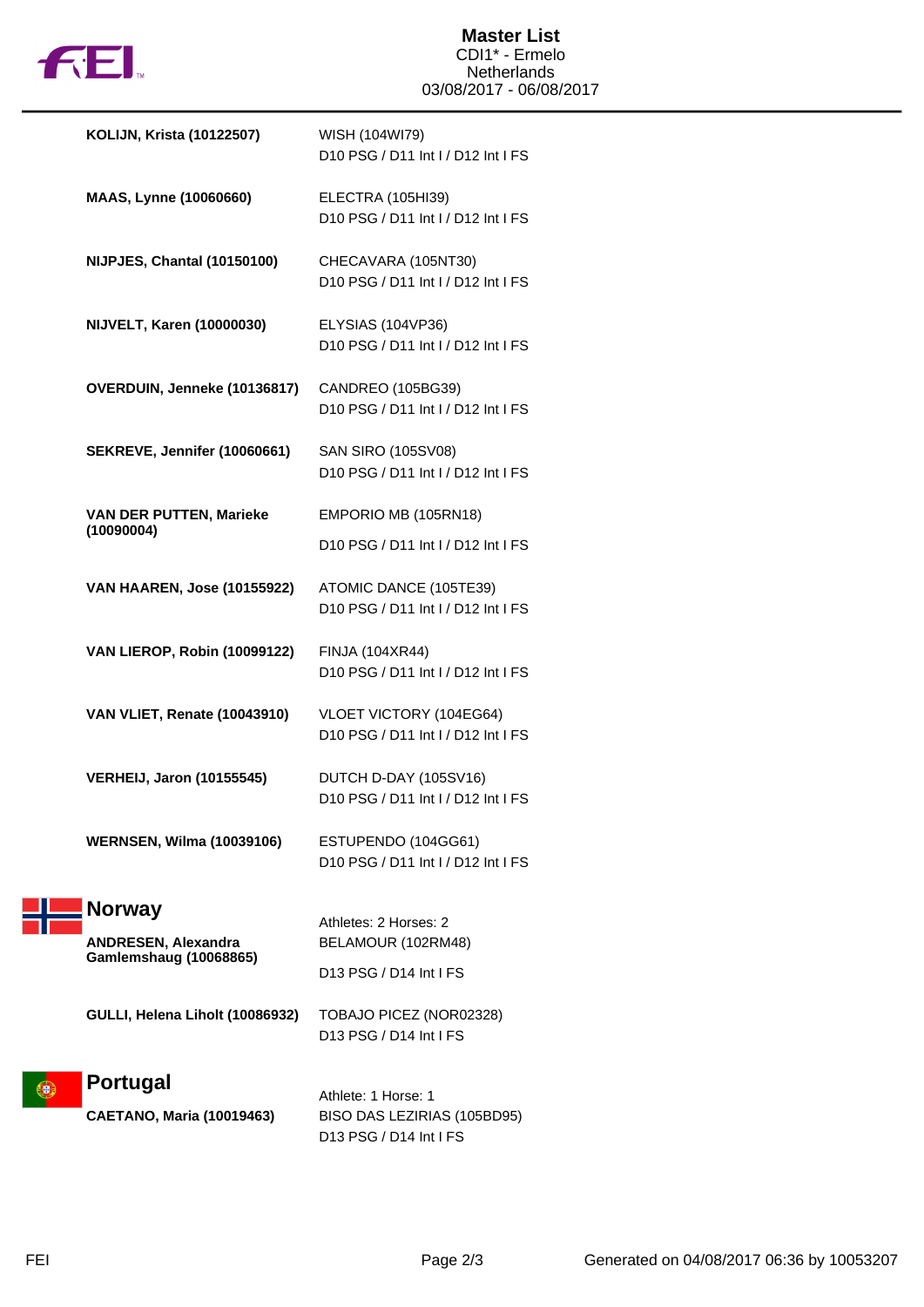

## **Spain**

Athletes: 2 Horses: 2 **GOMEZ MOLINA, Pablo (10114069)**FURST FIORANO YMAS (105FM72) D10 PSG / D12 Int I FS

**LECINA MORENO, Juan Francisco (10104855)** VETUSTO JVI (105CV87) D13 PSG / D14 Int I FS



Athletes: 2 Horses: 2 **HENDELIOWITZ, Mads (10068316)** FRANS ANDREO II (105LN99) D13 PSG / D14 Int I FS

**HOGBERG, Jeanna (10009992)** FIORUCCI HT (105HB98) D10 PSG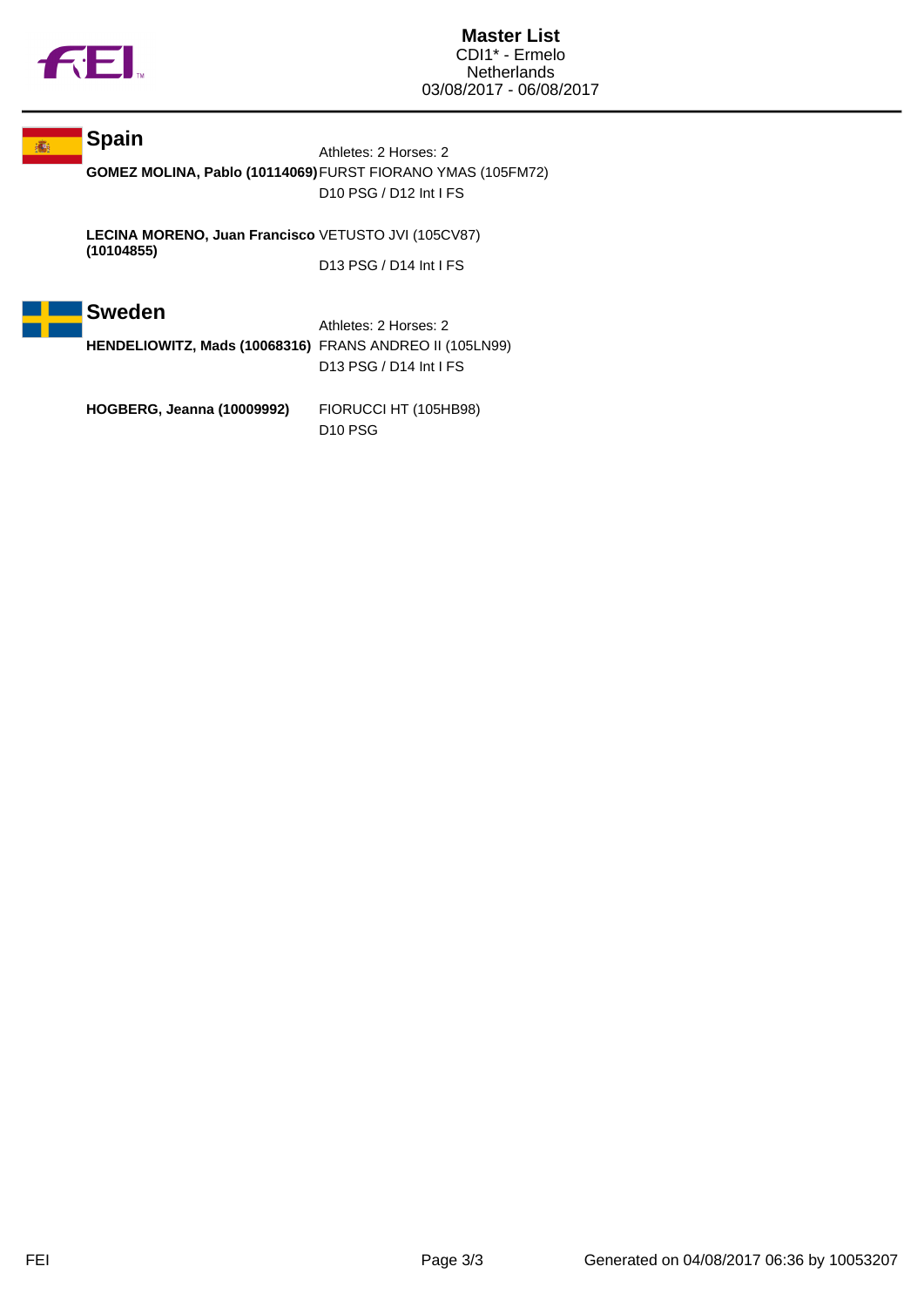

|                                                         |                                                                          | Countries: 24 | Athletes: 95 | Horses: 121 |
|---------------------------------------------------------|--------------------------------------------------------------------------|---------------|--------------|-------------|
| <b>Australia</b>                                        | Athletes: 3 Horses: 4                                                    |               |              |             |
| <b>BURGESS, Briana (10023455)</b>                       | <b>GERION (105SC43)</b>                                                  |               |              |             |
|                                                         | D04 YH 6 Prel / D05 YH 6 Prel / D06 YH 6 Final                           |               |              |             |
| <b>PEARCE, Simone (10056724)</b>                        | CASABLANCA (105RY55)                                                     |               |              |             |
|                                                         | D01 YH 5 Prel / D02 YH 5 Prel / D03 YH 5 Final                           |               |              |             |
|                                                         | FEODORO (105RY49)                                                        |               |              |             |
|                                                         | D04 YH 6 Prel / D05 YH 6 Prel / D06 YH 6 Final                           |               |              |             |
| ROOKE, Rebecca (10043445)                               | MUSCHAMP ROYAL BLACK (105QE23)                                           |               |              |             |
|                                                         | D01 YH 5 Prel / D02 YH 5 Prel / D03 YH 5 Final                           |               |              |             |
| <b>Austria</b>                                          |                                                                          |               |              |             |
|                                                         | Athletes: 3 Horses: 4                                                    |               |              |             |
| DEARING, Stephanie (10047369)                           | AUHEIM'S ROI DE COEUR (105QM07)                                          |               |              |             |
|                                                         | D01 YH 5 Prel / D02 YH 5 Prel / D03 YH 5 Final                           |               |              |             |
|                                                         | RHODIUM 6 (105GI99)                                                      |               |              |             |
|                                                         | D04 YH 6 Prel / D05 YH 6 Prel / D06 YH 6 Final                           |               |              |             |
|                                                         | LEHFELLNER, Stefan (10061535) ROBERTO CARLOS MT (104TL20)                |               |              |             |
|                                                         | D07 YH 7 Prel / D08 YH 7 Prel / D09 YH 7 Final                           |               |              |             |
| WEINBAUER, Belinda (10000050) DAMON'S CLASSIC (105GZ95) |                                                                          |               |              |             |
|                                                         | D07 YH 7 Prel / D08 YH 7 Prel / D09 YH 7 Final                           |               |              |             |
| <b>Belgium</b>                                          |                                                                          |               |              |             |
|                                                         | Athletes: 4 Horses: 6                                                    |               |              |             |
| D HOORE, Brecht (10057788)                              | <b>FAVIAN WH (105SG35)</b>                                               |               |              |             |
|                                                         | D07 YH 7 Prel / D08 YH 7 Prel / D09 YH 7 Final                           |               |              |             |
|                                                         | GO ON TOP MP (105SG30)<br>D04 YH 6 Prel / D05 YH 6 Prel / D06 YH 6 Final |               |              |             |
|                                                         |                                                                          |               |              |             |
| PAULUIS, Larissa (10026203)                             | BARROSO (105GX95)                                                        |               |              |             |
|                                                         | D07 YH 7 Prel / D08 YH 7 Prel / D09 YH 7 Final                           |               |              |             |
|                                                         | FIRST- STEP VALENTIN (105SG11)                                           |               |              |             |
|                                                         | D01 YH 5 Prel / D02 YH 5 Prel / D03 YH 5 Final                           |               |              |             |
| <b>VAN LAER, Nick (10010733)</b>                        | <b>QUINTO (105SG33)</b>                                                  |               |              |             |
|                                                         | D04 YH 6 Prel / D05 YH 6 Prel / D06 YH 6 Final                           |               |              |             |
| VERREET, Katrien (10069548)                             | MISS FURSTENBALL (105QD88)                                               |               |              |             |
|                                                         | D01 YH 5 Prel / D02 YH 5 Prel / D03 YH 5 Final                           |               |              |             |
| <b>Czech Republic</b>                                   |                                                                          |               |              |             |
| <b>MENCKE, Libuse (10015855)</b>                        | Athletes: 2 Horses: 4<br>GLUCKSRUF II (105SG15)                          |               |              |             |
|                                                         | D04 YH 6 Prel / D05 YH 6 Prel / D06 YH 6 Final                           |               |              |             |
|                                                         |                                                                          |               |              |             |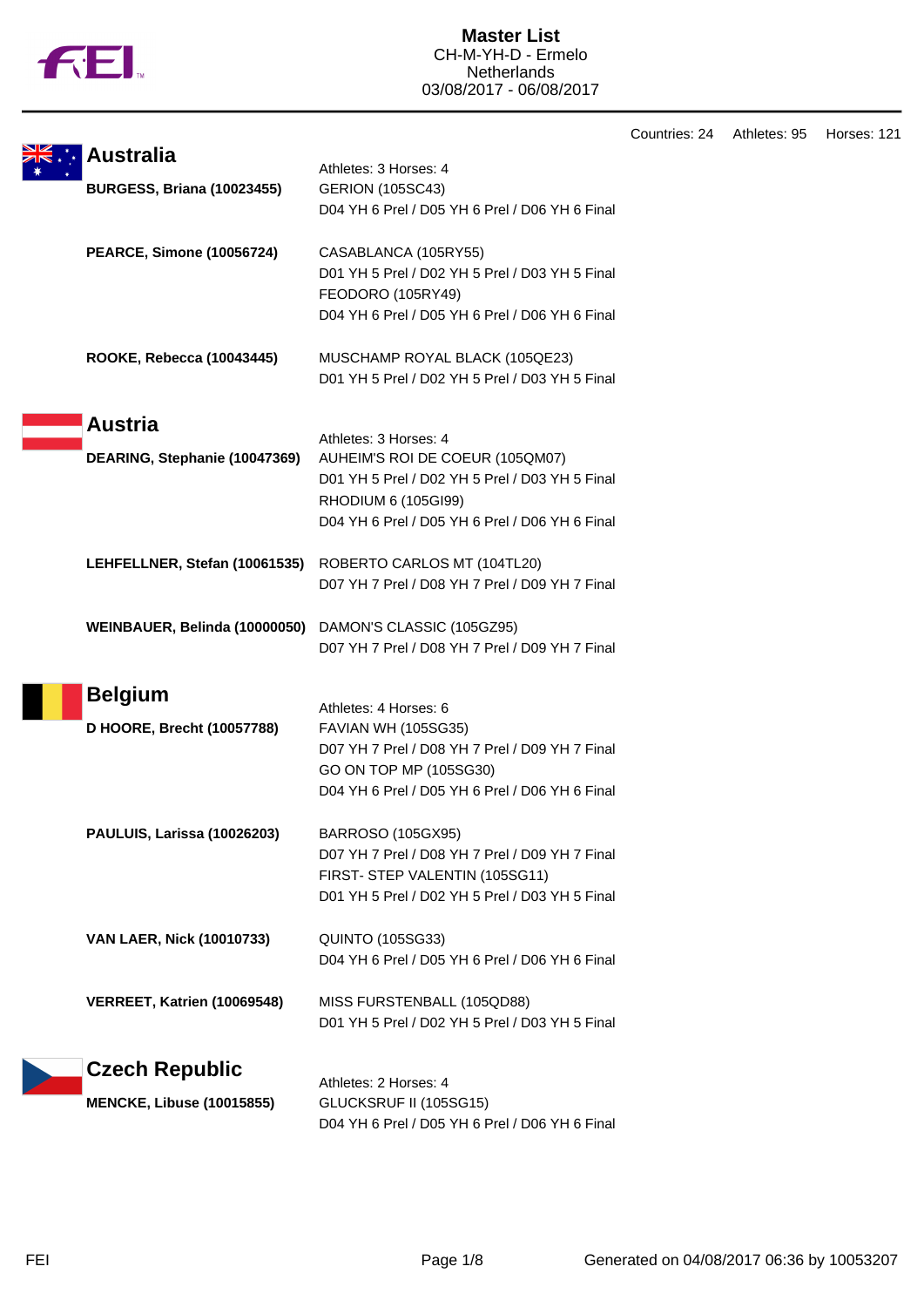| <b>12EI</b>                                                  | <b>Master List</b><br>CH-M-YH-D - Ermelo<br><b>Netherlands</b><br>03/08/2017 - 06/08/2017                                                                                                                                                     |
|--------------------------------------------------------------|-----------------------------------------------------------------------------------------------------------------------------------------------------------------------------------------------------------------------------------------------|
| <b>VASARYOVA, Hana (10029815)</b>                            | DAVID DU PLESSIS-BELLIERE (105OP57)<br>D01 YH 5 Prel / D02 YH 5 Prel / D03 YH 5 Final<br>SANTOS DUMONT (105HH37)<br>D04 YH 6 Prel / D05 YH 6 Prel / D06 YH 6 Final<br>SILKY MOVES (104UM48)<br>D07 YH 7 Prel / D08 YH 7 Prel / D09 YH 7 Final |
| <b>Denmark</b>                                               |                                                                                                                                                                                                                                               |
| <b>ANDERSEN, Daniel Bachmann</b>                             | Athletes: 10 Horses: 13<br>BLUE HORS ZEE ME BLUE (105RR53)                                                                                                                                                                                    |
| (10055420)                                                   | D07 YH 7 Prel / D08 YH 7 Prel / D09 YH 7 Final                                                                                                                                                                                                |
| <b>CHRISTENSEN, Jan Møller</b>                               | HESSELHOEJ DONKEY BOY (105RY24)                                                                                                                                                                                                               |
| (10099438)                                                   | D01 YH 5 Prel / D02 YH 5 Prel / D03 YH 5 Final                                                                                                                                                                                                |
|                                                              | DAMGAARD, Kenneth (10152928) HOEJGAARDENS SANTOS (105RY37)<br>D01 YH 5 Prel / D02 YH 5 Prel / D03 YH 5 Final<br>STENAGERS WYATT EARP (105RY36)<br>D01 YH 5 Prel / D02 YH 5 Prel / D03 YH 5 Final                                              |
| <b>HELGSTRAND, Andreas</b>                                   | FERRARI OLD (105LM76)                                                                                                                                                                                                                         |
| (10003125)                                                   | D01 YH 5 Prel / D02 YH 5 Prel / D03 YH 5 Final<br>SPRINGBANK VH (104RA65)<br>D07 YH 7 Prel / D08 YH 7 Prel / D09 YH 7 Final                                                                                                                   |
|                                                              | HOSBOND, Anne Marie (10153411) STRAIGHT HORSE DON TAMINO (105RY38)<br>D04 YH 6 Prel / D05 YH 6 Prel / D06 YH 6 Final                                                                                                                          |
| KRÜTH, Carina Cassøe (10083518) HEILINE'S DANCIERA (105GZ66) | D04 YH 6 Prel / D05 YH 6 Prel / D06 YH 6 Final<br>RED DIAMANT (105RZ03)<br>D04 YH 6 Prel / D05 YH 6 Prel / D06 YH 6 Final                                                                                                                     |
| <b>LIND, Louise (10154693)</b>                               | JUBI'S TENACITY (105SB92)<br>D07 YH 7 Prel / D08 YH 7 Prel / D09 YH 7 Final                                                                                                                                                                   |
| <b>SOERENSEN, Jacob Noerby</b>                               | ELLEGAARDENS SAN DRONEUR (105RW31)                                                                                                                                                                                                            |
| (10112183)                                                   | D04 YH 6 Prel / D05 YH 6 Prel / D06 YH 6 Final                                                                                                                                                                                                |
| <b>TROENSEGAARD, Anne</b>                                    | <b>KIPLING (105GZ46)</b>                                                                                                                                                                                                                      |
| (10059965)                                                   | D07 YH 7 Prel / D08 YH 7 Prel / D09 YH 7 Final                                                                                                                                                                                                |
| <b>VITTINGHUS, Selina Solberg</b>                            | ATTERUPGAARDS BOTTICELLI (105RY84)                                                                                                                                                                                                            |
| (10109671)                                                   | D01 YH 5 Prel / D02 YH 5 Prel / D03 YH 5 Final                                                                                                                                                                                                |
| <b>Finland</b>                                               | Athlete: 1 Horses: 3                                                                                                                                                                                                                          |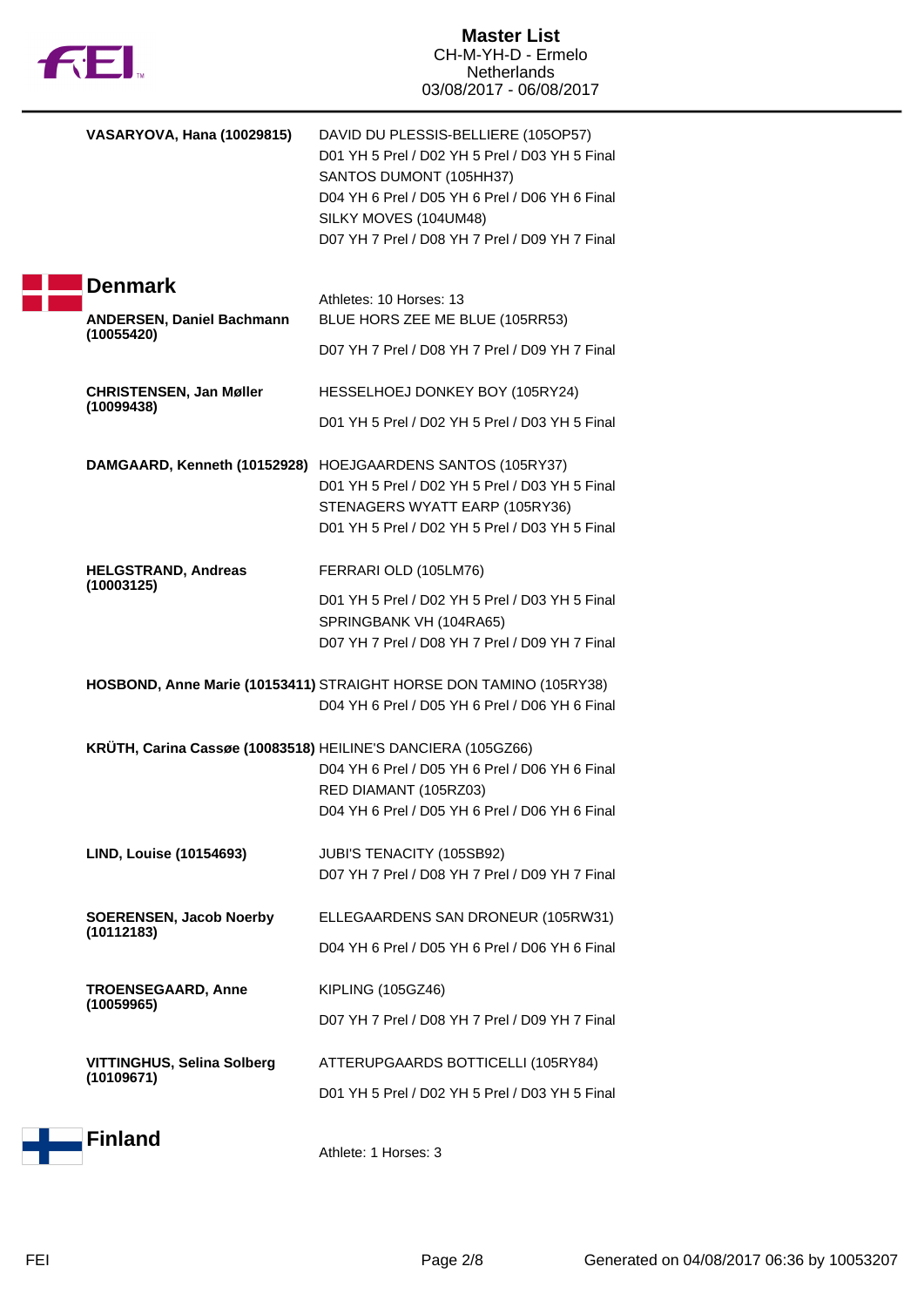

|               | ÖSTERHOLM, Yvonne (10110307) DORINA (105SH58) | D04 YH 6 Prel / D05 YH 6 Prel / D06 YH 6 Final                               |
|---------------|-----------------------------------------------|------------------------------------------------------------------------------|
|               |                                               | FIERA GIRL (104WL69)<br>D07 YH 7 Prel / D08 YH 7 Prel / D09 YH 7 Final       |
|               |                                               | LUCY (105SH62)                                                               |
|               |                                               | D07 YH 7 Prel / D08 YH 7 Prel / D09 YH 7 Final                               |
|               |                                               |                                                                              |
| <b>France</b> |                                               |                                                                              |
|               |                                               | Athletes: 4 Horses: 4                                                        |
|               | GAYOT, Isabelle (10154791)                    | DAYDREAM D'ARION (105SA81)<br>D01 YH 5 Prel / D02 YH 5 Prel / D03 YH 5 Final |
|               |                                               |                                                                              |
|               | <b>GOSSELIN, Claire (10015785)</b>            | ALIZ DE LAUTURE (104RV13)                                                    |
|               |                                               | D07 YH 7 Prel / D08 YH 7 Prel / D09 YH 7 Final                               |
|               |                                               |                                                                              |
|               | THOUVENIN, Lena (10120669)                    | DIAMONDGIO (105GJ71)                                                         |
|               |                                               | D04 YH 6 Prel / D05 YH 6 Prel / D06 YH 6 Final                               |
|               | <b>VINCENT, Julien (10061789)</b>             | GIRELLO VWM (105GG94)                                                        |
|               |                                               | D04 YH 6 Prel / D05 YH 6 Prel / D06 YH 6 Final                               |
|               |                                               |                                                                              |
| Germany       |                                               |                                                                              |
|               |                                               | Athletes: 16 Horses: 17                                                      |
|               | <b>BLACKERT, Laura (10059385)</b>             | DELUXE 23 (104WE07)                                                          |
|               |                                               | D07 YH 7 Prel / D08 YH 7 Prel / D09 YH 7 Final                               |
|               | FEHL, Aikje (10012951)                        | CHILLY JAM (105NH13)                                                         |
|               |                                               | D07 YH 7 Prel / D08 YH 7 Prel / D09 YH 7 Final                               |
|               |                                               |                                                                              |
|               | <b>FRANK, Tessa (10096403)</b>                | NYMPHENBURG'S FIRST AMPERE (105HB70)                                         |
|               |                                               | D04 YH 6 Prel / D05 YH 6 Prel / D06 YH 6 Final                               |
|               |                                               | HESSE-WADENSPANNER, Geertje UNITED EUROP (105PU07)                           |
| (10037154)    |                                               |                                                                              |
|               |                                               | D04 YH 6 Prel / D05 YH 6 Prel / D06 YH 6 Final                               |
|               | <b>HILD, Birgit (10142181)</b>                | GOLDMOND TSF (105GS05)                                                       |
|               |                                               | D07 YH 7 Prel / D08 YH 7 Prel / D09 YH 7 Final                               |
|               |                                               |                                                                              |
|               | HUSENBETH, Nadine (10058786)                  | FAVIOLA 3 (105SA99)                                                          |
|               |                                               | D01 YH 5 Prel / D02 YH 5 Prel / D03 YH 5 Final                               |
|               |                                               |                                                                              |
|               | KIRCHHOFF, Senta (10026188)                   | L'ARBUSTE (105EX49)                                                          |
|               |                                               | D07 YH 7 Prel / D08 YH 7 Prel / D09 YH 7 Final                               |
|               | POHLMEIER, Anne-Kathrin                       | LORDSWOOD DANCING DIAMOND (105GY28)                                          |
| (10142184)    |                                               |                                                                              |
|               |                                               | D04 YH 6 Prel / D05 YH 6 Prel / D06 YH 6 Final                               |
|               | RÜSCHER, Claudia (10069692)                   | BACCARDI (105GW06)                                                           |
|               |                                               | D04 YH 6 Prel / D05 YH 6 Prel / D06 YH 6 Final                               |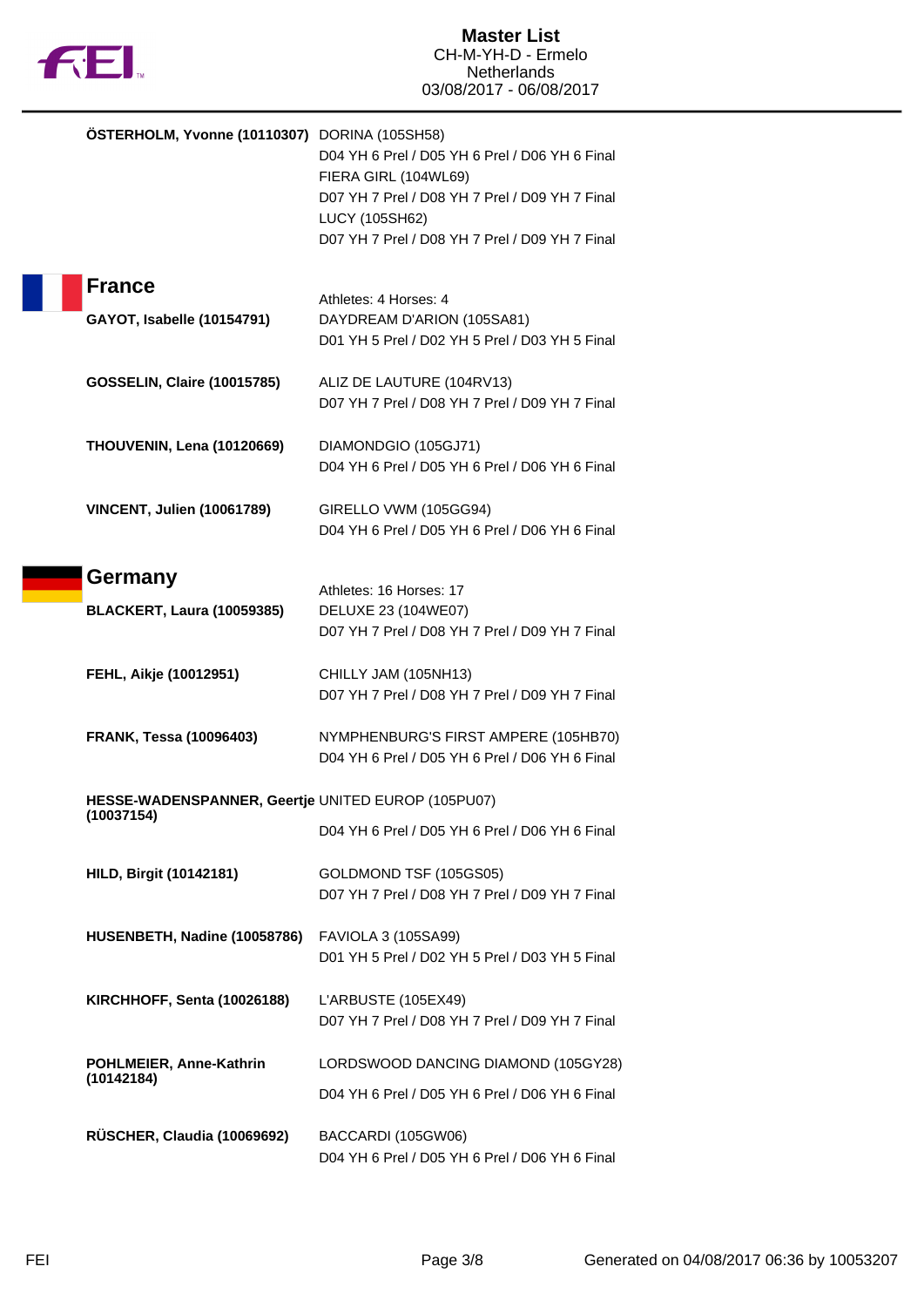

| <b>RUWE, Philipp (10155016)</b>   | TOUCHDOWN (105SH67)<br>D01 YH 5 Prel / D02 YH 5 Prel / D03 YH 5 Final                                                                                                                                                                |
|-----------------------------------|--------------------------------------------------------------------------------------------------------------------------------------------------------------------------------------------------------------------------------------|
|                                   | SCHNEIDER, Dorothee (10023552) SISTERS ACT OLD VOM ROSENCARREE (105SD92)<br>D01 YH 5 Prel / D02 YH 5 Prel / D03 YH 5 Final                                                                                                           |
| WANDRES, Frederic (10138895)      | FIOR 2 (105SB10)<br>D04 YH 6 Prel / D05 YH 6 Prel / D06 YH 6 Final<br>SIR SKYFALL OLD (105GU00)<br>D04 YH 6 Prel / D05 YH 6 Prel / D06 YH 6 Final                                                                                    |
| <b>WIDMANN, Rudolf (10003391)</b> | REVENANT (105NC54)<br>D01 YH 5 Prel / D02 YH 5 Prel / D03 YH 5 Final                                                                                                                                                                 |
| <b>WIENKAMP, Ann-Christin</b>     | DON MARTILLO (105SB17)                                                                                                                                                                                                               |
| (10040498)                        | D01 YH 5 Prel / D02 YH 5 Prel / D03 YH 5 Final                                                                                                                                                                                       |
| <b>WILIMZIG, Anja (10079103)</b>  | <b>FLAVIS (105GU67)</b><br>D07 YH 7 Prel / D08 YH 7 Prel / D09 YH 7 Final                                                                                                                                                            |
| <b>WOLF, Stefanie (10068868)</b>  | MATCHBALL OLD (105SB22)<br>D01 YH 5 Prel / D02 YH 5 Prel / D03 YH 5 Final                                                                                                                                                            |
| <b>SIZ</b> Great Britain          | Athletes: 3 Horses: 5                                                                                                                                                                                                                |
| FRY, Charlotte (10066419)         | DON JOE (105SH71)<br>D01 YH 5 Prel / D02 YH 5 Prel / D03 YH 5 Final<br><b>FENDI T (105HC82)</b><br>D07 YH 7 Prel / D08 YH 7 Prel / D09 YH 7 Final<br>GRAAF LEATHERDALE T (105HC84)<br>D04 YH 6 Prel / D05 YH 6 Prel / D06 YH 6 Final |
| GOODE, Thomas (10083180)          | SAINT JULIAN (105SG46)<br>D04 YH 6 Prel / D05 YH 6 Prel / D06 YH 6 Final                                                                                                                                                             |
| <b>WOODHEAD, Amy Jean</b>         | MOUNT ST JOHN ZONETTA (105SG43)                                                                                                                                                                                                      |
| (10035420)                        | D01 YH 5 Prel / D02 YH 5 Prel / D03 YH 5 Final                                                                                                                                                                                       |
| <b>Hungary</b>                    |                                                                                                                                                                                                                                      |
| <b>GÉMES, Barnabás (10076301)</b> | Athletes: 3 Horses: 3<br>JAMIROQUAI (105NP06)<br>D01 YH 5 Prel / D02 YH 5 Prel / D03 YH 5 Final                                                                                                                                      |
| SZOKOLA, Csaba (10031802)         | SIRACUSA (105FO78)<br>D04 YH 6 Prel / D05 YH 6 Prel / D06 YH 6 Final                                                                                                                                                                 |
| YOM TOV, Jazmin (10119992)        | DODGE RAIDER (105RW58)<br>D04 YH 6 Prel / D05 YH 6 Prel / D06 YH 6 Final                                                                                                                                                             |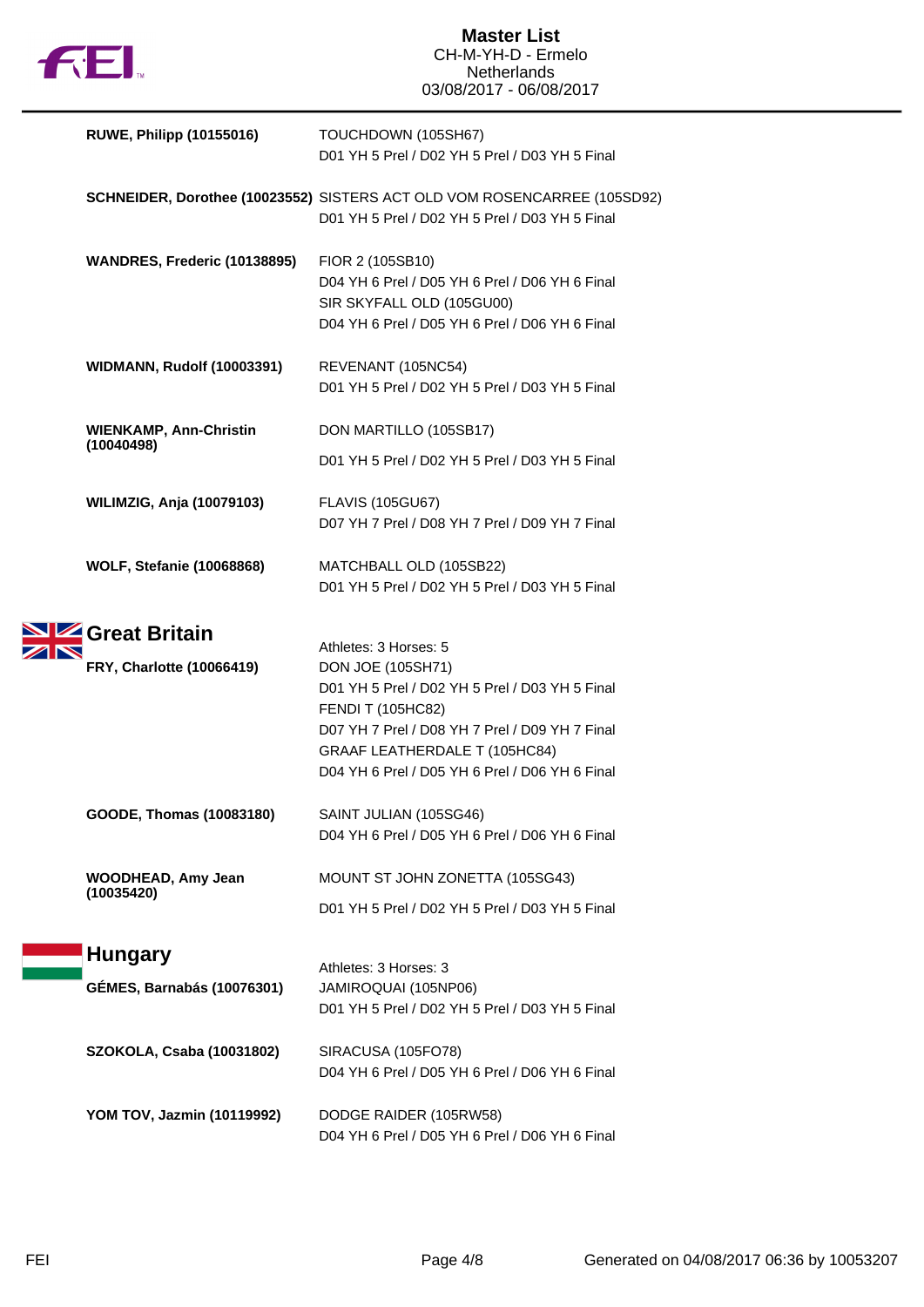

| ◍ | Iran (Islamic Republic                              | Athlete: 1 Horse: 1                                                                                                                                                                                                                 |
|---|-----------------------------------------------------|-------------------------------------------------------------------------------------------------------------------------------------------------------------------------------------------------------------------------------------|
|   | of)<br>RAMEZANI, Elaheh (10142169)                  | BELLMEIER (105HH17)<br>D07 YH 7 Prel / D08 YH 7 Prel / D09 YH 7 Final                                                                                                                                                               |
|   | <b>Ireland</b><br>HUTTON, Abigail (10108512)        | Athlete: 1 Horse: 1<br>GIRALDO (105OY04)<br>D04 YH 6 Prel / D05 YH 6 Prel / D06 YH 6 Final                                                                                                                                          |
|   | <b>Italy</b><br>PAOLI, Norma (10042027)             | Athlete: 1 Horse: 1<br>LISARA 2 (105MA25)<br>D04 YH 6 Prel / D05 YH 6 Prel / D06 YH 6 Final                                                                                                                                         |
|   | Luxembourg<br>MOLLER, Kristine (10015720)           | Athletes: 4 Horses: 4<br>STANDING O'VATION (104VR61)<br>D07 YH 7 Prel / D08 YH 7 Prel / D09 YH 7 Final                                                                                                                              |
|   | <b>SCHULZ, Sascha (10022150)</b>                    | QUIZMASTER (105NI56)<br>D01 YH 5 Prel / D02 YH 5 Prel / D03 YH 5 Final                                                                                                                                                              |
|   | <b>WAEHNERT-HEINZ, Verena</b><br>(10105158)         | STATUS ROYAL (105OX52)<br>D07 YH 7 Prel / D08 YH 7 Prel / D09 YH 7 Final                                                                                                                                                            |
|   | <b>WAGNER, Nicolas (10041066)</b>                   | ROCK ON TOP 2 (105HF32)<br>D04 YH 6 Prel / D05 YH 6 Prel / D06 YH 6 Final                                                                                                                                                           |
|   | <b>Morocco</b><br><b>JILAOUI, Ismail (10061788)</b> | Athlete: 1 Horse: 1<br>FLOWER DU HENS (105SE15)<br>D01 YH 5 Prel / D02 YH 5 Prel / D03 YH 5 Final                                                                                                                                   |
|   | <b>Netherlands</b><br>BROUWER, Kirsten (10100004)   | Athletes: 12 Horses: 18<br>FERDEAUX (104VZ43)<br>D07 YH 7 Prel / D08 YH 7 Prel / D09 YH 7 Final<br>SULTAN DES PALUDS (104WQ09)<br>D07 YH 7 Prel / D08 YH 7 Prel / D09 YH 7 Final                                                    |
|   | <b>CORNELISSEN, Adelinde</b><br>(10034410)          | FLEAU DE BAIAN (105HI28)<br>D07 YH 7 Prel / D08 YH 7 Prel / D09 YH 7 Final<br>GOVERNOR-STR (105HH82)<br>D04 YH 6 Prel / D05 YH 6 Prel / D06 YH 6 Final<br><b>HENKIE (105SC54)</b><br>D01 YH 5 Prel / D02 YH 5 Prel / D03 YH 5 Final |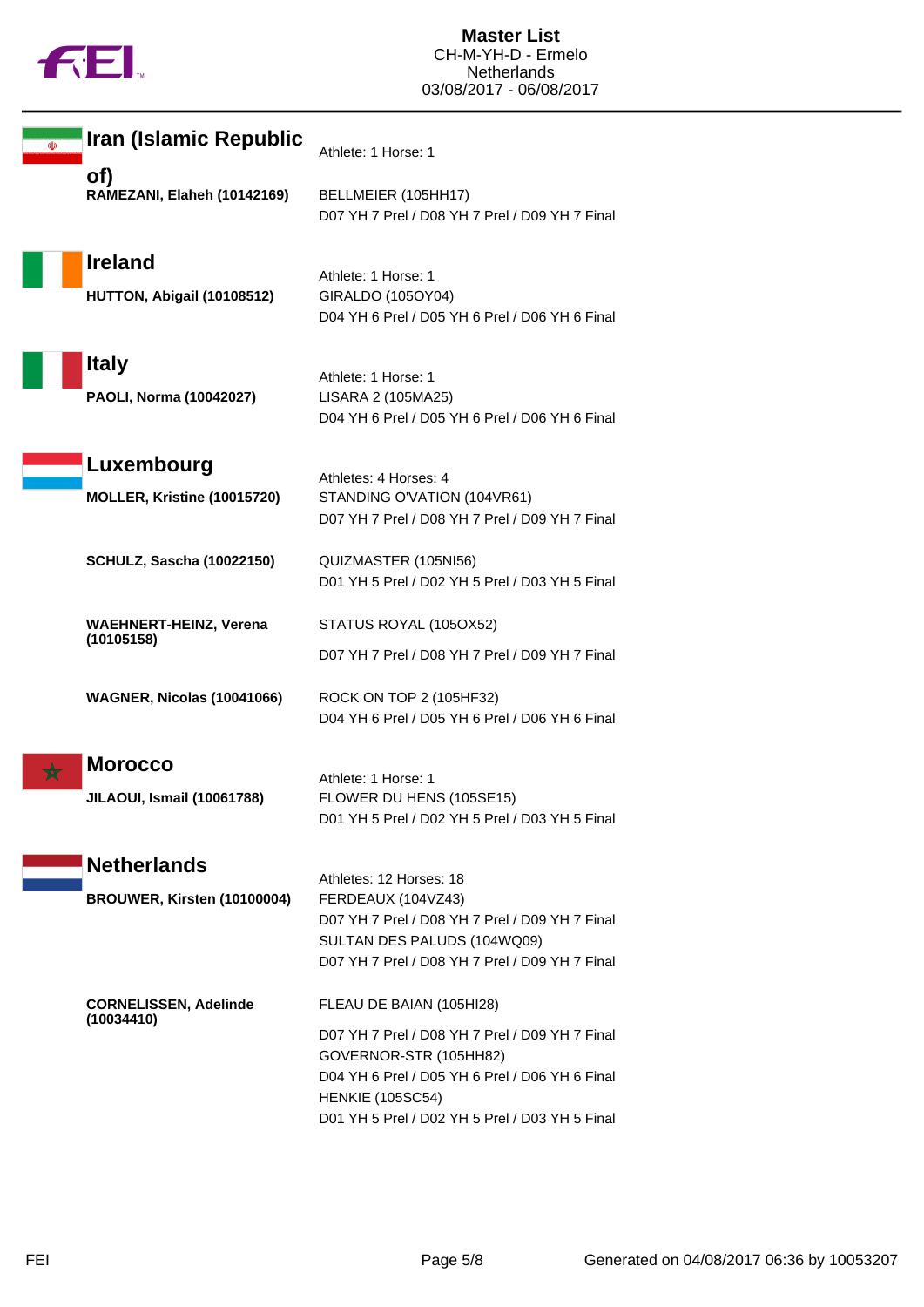

| <b>DE VRIES, Mara (10019447)</b>                 | FARZANA G (105HI31)<br>D07 YH 7 Prel / D08 YH 7 Prel / D09 YH 7 Final<br>HABIBI DVB (105QG30)<br>D01 YH 5 Prel / D02 YH 5 Prel / D03 YH 5 Final          |
|--------------------------------------------------|----------------------------------------------------------------------------------------------------------------------------------------------------------|
| <b>HEUITINK, Joyce (10034411)</b>                | GAUDI VITA (105SD53)<br>D04 YH 6 Prel / D05 YH 6 Prel / D06 YH 6 Final                                                                                   |
| MAAS, Lynne (10060660)                           | FANTASTIQUE (105QW05)<br>D07 YH 7 Prel / D08 YH 7 Prel / D09 YH 7 Final                                                                                  |
| NIEUWENHUIS, Jeanine<br>(10076726)               | <b>GENUA TC (105SD63)</b><br>D04 YH 6 Prel / D05 YH 6 Prel / D06 YH 6 Final<br>GREAT LADY TC (105HH67)<br>D04 YH 6 Prel / D05 YH 6 Prel / D06 YH 6 Final |
| SCHOLTENS, Emmelie (10030561) HERO (105SD70)     | D01 YH 5 Prel / D02 YH 5 Prel / D03 YH 5 Final                                                                                                           |
| <b>VAN DER MEER, Patrick</b><br>(10029579)       | PRESIDENT'S FIRST APPLE (105HH52)<br>D07 YH 7 Prel / D08 YH 7 Prel / D09 YH 7 Final                                                                      |
| VAN DER VELDEN, Kim<br>(10142521)                | GUADELOUPE-BEAU (105GQ06)<br>D04 YH 6 Prel / D05 YH 6 Prel / D06 YH 6 Final                                                                              |
| VAN KERSBERGEN, Marije<br>(10155592)             | HOLLYWOOD (105SV38)<br>D01 YH 5 Prel / D02 YH 5 Prel / D03 YH 5 Final                                                                                    |
| <b>VAN LIERE, Dinja (10090002)</b>               | FOR GRIBALDI (105SD73)<br>D07 YH 7 Prel / D08 YH 7 Prel / D09 YH 7 Final<br>HAUTE COUTURE (105SD77)<br>D01 YH 5 Prel / D02 YH 5 Prel / D03 YH 5 Final    |
| <b>VAN LIEROP, Dana (10045709)</b>               | <b>GUNNER KS (105DW22)</b><br>D04 YH 6 Prel / D05 YH 6 Prel / D06 YH 6 Final                                                                             |
| <b>Norway</b><br><b>BAKKEN, Silje (10015809)</b> | Athletes: 3 Horses: 3<br>BOEGEGAARDENS SANTIAGO (105SI72)<br>D07 YH 7 Prel / D08 YH 7 Prel / D09 YH 7 Final                                              |
| <b>KNAPPE, Maren (10154671)</b>                  | SKOGLYS RIHANNA (105RY27)<br>D01 YH 5 Prel / D02 YH 5 Prel / D03 YH 5 Final                                                                              |
| <b>TORNVIK, Silje (10142491)</b>                 | MAROS FABERGEE (105HG72)<br>D04 YH 6 Prel / D05 YH 6 Prel / D06 YH 6 Final                                                                               |
| <b>Poland</b>                                    | Athletes: 2 Horses: 2                                                                                                                                    |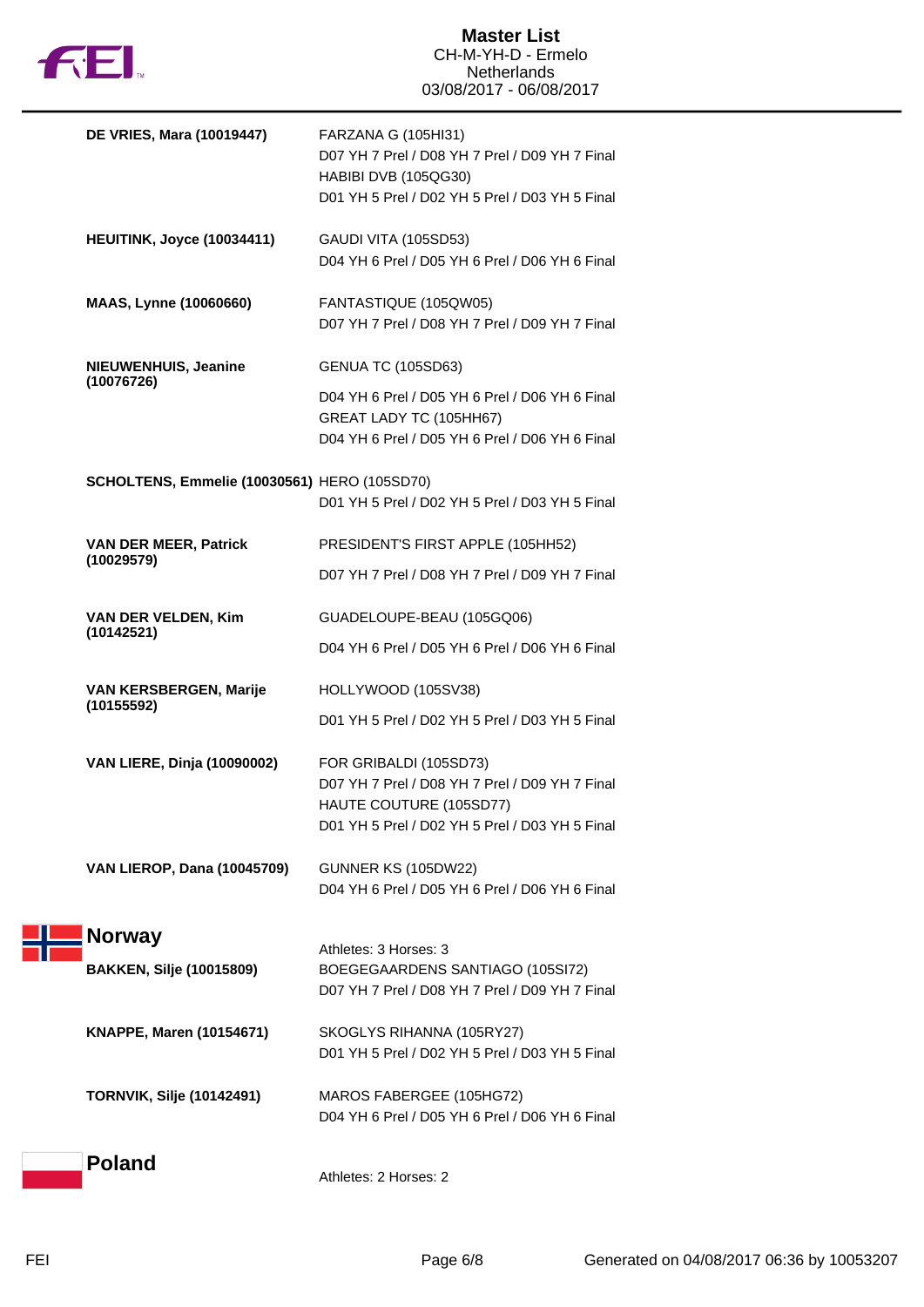| fil.                                            | <b>Master List</b><br>CH-M-YH-D - Ermelo<br><b>Netherlands</b><br>03/08/2017 - 06/08/2017                                                                                                                       |
|-------------------------------------------------|-----------------------------------------------------------------------------------------------------------------------------------------------------------------------------------------------------------------|
| <b>JANAS, Ilona (10031675)</b>                  | LORD DJANGO (105CQ41)<br>D07 YH 7 Prel / D08 YH 7 Prel / D09 YH 7 Final                                                                                                                                         |
| SZULC, Aleksandra (10034462)                    | BREAKDANCE (105FK24)<br>D04 YH 6 Prel / D05 YH 6 Prel / D06 YH 6 Final                                                                                                                                          |
| Portugal                                        | Athletes: 3 Horses: 3                                                                                                                                                                                           |
| <b>AMARAL, Maria Pais Do</b>                    | GRONSKOVLUNDS ROMEEO (105NX96)                                                                                                                                                                                  |
| (10029243)                                      | D07 YH 7 Prel / D08 YH 7 Prel / D09 YH 7 Final                                                                                                                                                                  |
| <b>CAETANO, Maria (10019463)</b>                | FENIX DE TINEO (104QQ72)<br>D07 YH 7 Prel / D08 YH 7 Prel / D09 YH 7 Final                                                                                                                                      |
| PEREIRA, Hugo (10024868)                        | GRIBALDI (105NH63)<br>D04 YH 6 Prel / D05 YH 6 Prel / D06 YH 6 Final                                                                                                                                            |
| <b>Russian Federation</b>                       | Athlete: 1 Horses: 3                                                                                                                                                                                            |
| <b>SHARANGOVICH, Evgeny</b><br>(10099281)       | <b>FLORENCE (105OS30)</b>                                                                                                                                                                                       |
|                                                 | D07 YH 7 Prel / D08 YH 7 Prel / D09 YH 7 Final<br>KARTSEVO GOLDFINCH (104YF33)<br>D04 YH 6 Prel / D05 YH 6 Prel / D06 YH 6 Final<br>KARTSEVO HUMMER (105PD78)<br>D01 YH 5 Prel / D02 YH 5 Prel / D03 YH 5 Final |
| Slovakia                                        |                                                                                                                                                                                                                 |
| <b>BUGAN, Michael (10118475)</b>                | Athlete: 1 Horses: 2<br>FLORETTO DK (105OD67)<br>D01 YH 5 Prel / D02 YH 5 Prel / D03 YH 5 Final<br>SCARLETT O HARRAH (105OD71)<br>D01 YH 5 Prel / D02 YH 5 Prel / D03 YH 5 Final                                |
| <b>Spain</b>                                    | Athletes: 7 Horses: 10                                                                                                                                                                                          |
| <b>ACOSTA PONCE, Juan Manuel</b><br>(10061831)  | COLUMBUS TR (105NW80)                                                                                                                                                                                           |
|                                                 | D01 YH 5 Prel / D02 YH 5 Prel / D03 YH 5 Final                                                                                                                                                                  |
| <b>BELMONTE ROLDÁN, Cristobal</b><br>(10029210) | SANTOS OLD (105BJ29)                                                                                                                                                                                            |
|                                                 | D04 YH 6 Prel / D05 YH 6 Prel / D06 YH 6 Final                                                                                                                                                                  |
| <b>CASTILLA RUIZ, Claudio</b><br>(10040382)     | <b>FORTE MG (104UT55)</b>                                                                                                                                                                                       |
|                                                 | D07 YH 7 Prel / D08 YH 7 Prel / D09 YH 7 Final<br>SAN PIKADO (105FJ85)<br>D04 YH 6 Prel / D05 YH 6 Prel / D06 YH 6 Final                                                                                        |
| <b>GARCIA AYALA, Guillermo</b>                  | POETA DE SUSAETA (105PF47)                                                                                                                                                                                      |
| (10065337)                                      | D01 YH 5 Prel / D02 YH 5 Prel / D03 YH 5 Final                                                                                                                                                                  |